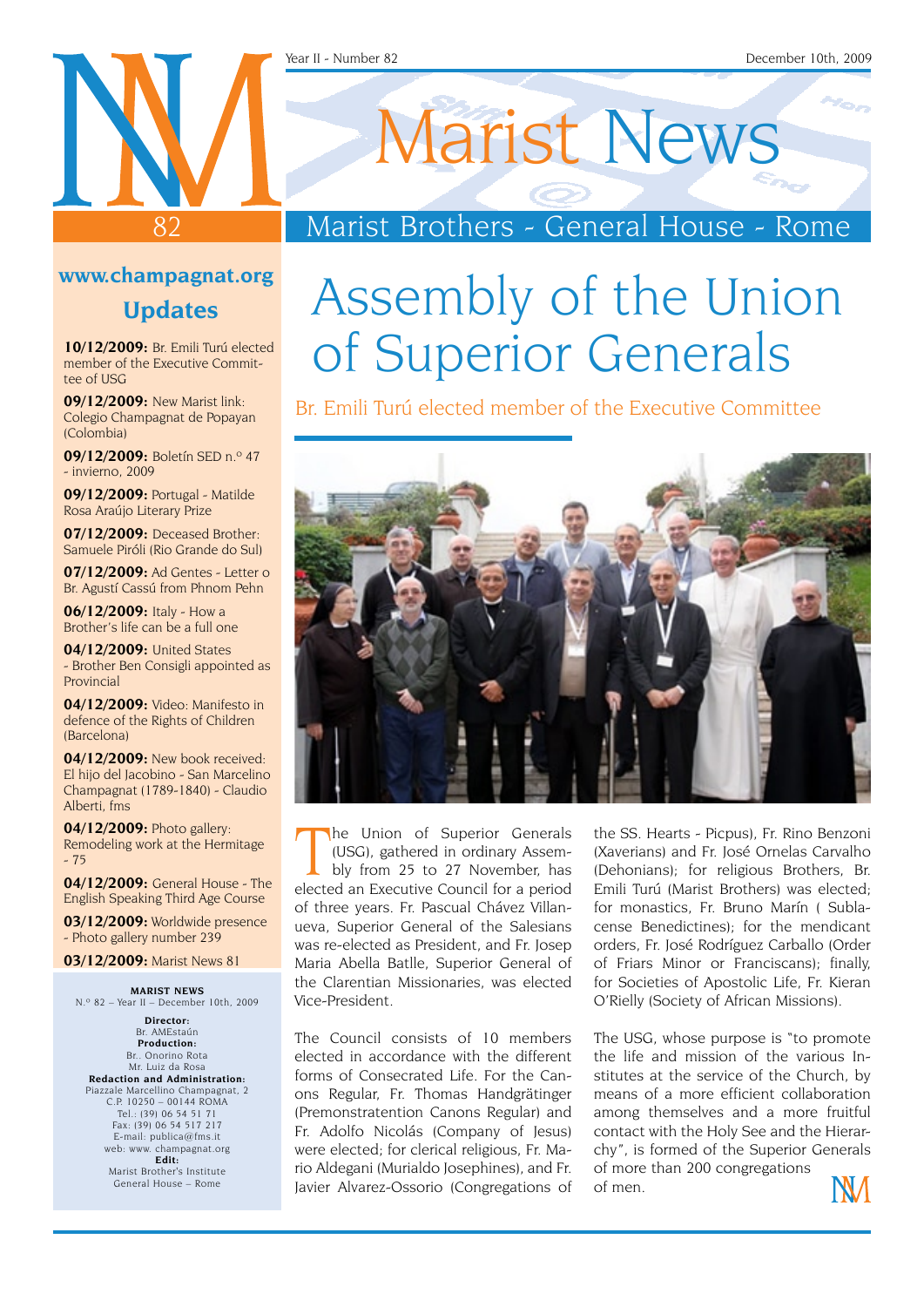## Province of United States of America

### Br. Ben Consigli appointed as Provincial



**Brother Superior General and**<br>his Council have appointed<br>Brother Ben Consigli as Provincial of the Province of the USA his Council have appointed Brother Ben Consigli as Provincial of the Province of the USA for a period of three years, beginning from 12 November 2009. At the recently concluded Provincial Chapter, the delegates elected the following Brothers to serve as members of the Provincial Council: Brothers Roy George (Vice Provincial), Hank Hammer, Kevin Handibode, Ken Hogan, Sean Sammon, and Steve Schlitte. Brother Emili Turú, Superior General, was also in attendance for the Province's third Provincial Chapter.

Born on November 25, 1962, in Elmhurst, New York, USA, Ben belongs to the Province of the United States of America. He holds a Bachelor of Arts degree in History and Humanities from Queens College of the City University of New York, a Master of Arts degree in History from Rutgers University in New Jersey, and a Professional Diploma in Educational

Administration from Saint John's University in New York.

Brother Ben ConsigliDuring his postulancy (1984-87), Ben taught English and History at Archbishop Molloy High School in New York. After professing first vows in 1989, Ben taught Humanities and American History at Roselle Catholic High School in New Jersey. In 1991, he returned to teaching Global Studies and American History at Archbishop Molloy High School. After professing his perpetual vows in 1995, Ben began his tenure as a high school administrator, serving as an Assistant Principal for Academics at Archbishop Molloy High School. In 2000, Ben was appointed Principal of Saint Joseph Academy in Brownsville, Texas, but left that position when he was elected Vice Provincial of the Esopus Province in 2001.

Ben has served as a Provincial Councilor for the former Esopus Province from 1998-2001, and for the American Province from 2003 to the present. He has also served as a member of the Province Finance Team since 2001. With the restructuring of the two American Provinces in 2003, Ben was elected as an Assistant Provincial whose areas of responsibility focused on the Province's school ministries and school board formation. In 2005, Ben was appointed as Director of Marist Education, a position he presently holds.

In 2005, Ben was appointed as Director of Marist Education, and in 2009 he was appointed the 2nd Provincial of the Province, succeeding Brother John Klein.



#### Dozens of Brothers, lay peo-<br>ple from the schools and<br>social Centres, members of<br>the Champagnat Movement of the ple from the schools and Social Centres, members of the Champagnat Movement of the Marist Family, and collaborators of the Rio Grande do Sul Province gathered to share experiences of the XXI General Chapter. The meeting was held in the « Colégio Marista Champagnat », of Porto Alegre, and was animated by the Brother capitulants, Lauro Hochscheidt, Pedro Ost and Inácio Etges.

During the morning, the Provincial, Br. Lauro, gave a brief explanation of the preparations for the Chapter, mentioning the persons involved, whether through the Provincial Assembly, the Capitulants' Meeting, or the Regional Meeting.

Then Br. Pedro Ost presented to those present the times lived in Rome, by means of photos and other documents. He highlighted the participation of the laity, the celebrations, visits, study groups, and the development of the elections of the Superior General, the Vicar General and the General Councillors.

The first part of the meeting finished with celebration of Mass in the school chapel. In the afternoon, Br.Inácio Etges co-ordinated the sharing on the follow-up to the Chapter. Meeting in small groups, Brothers, laity and co-workers reflected together on the calls of the Chapter. The central question requiring a response was to know how the Marist Network of Rio Grande do Sul could follow up on the General Chapter. According to the Brother capitulants, the responses from each group will provide a basis for future actions in the **Province** NМ

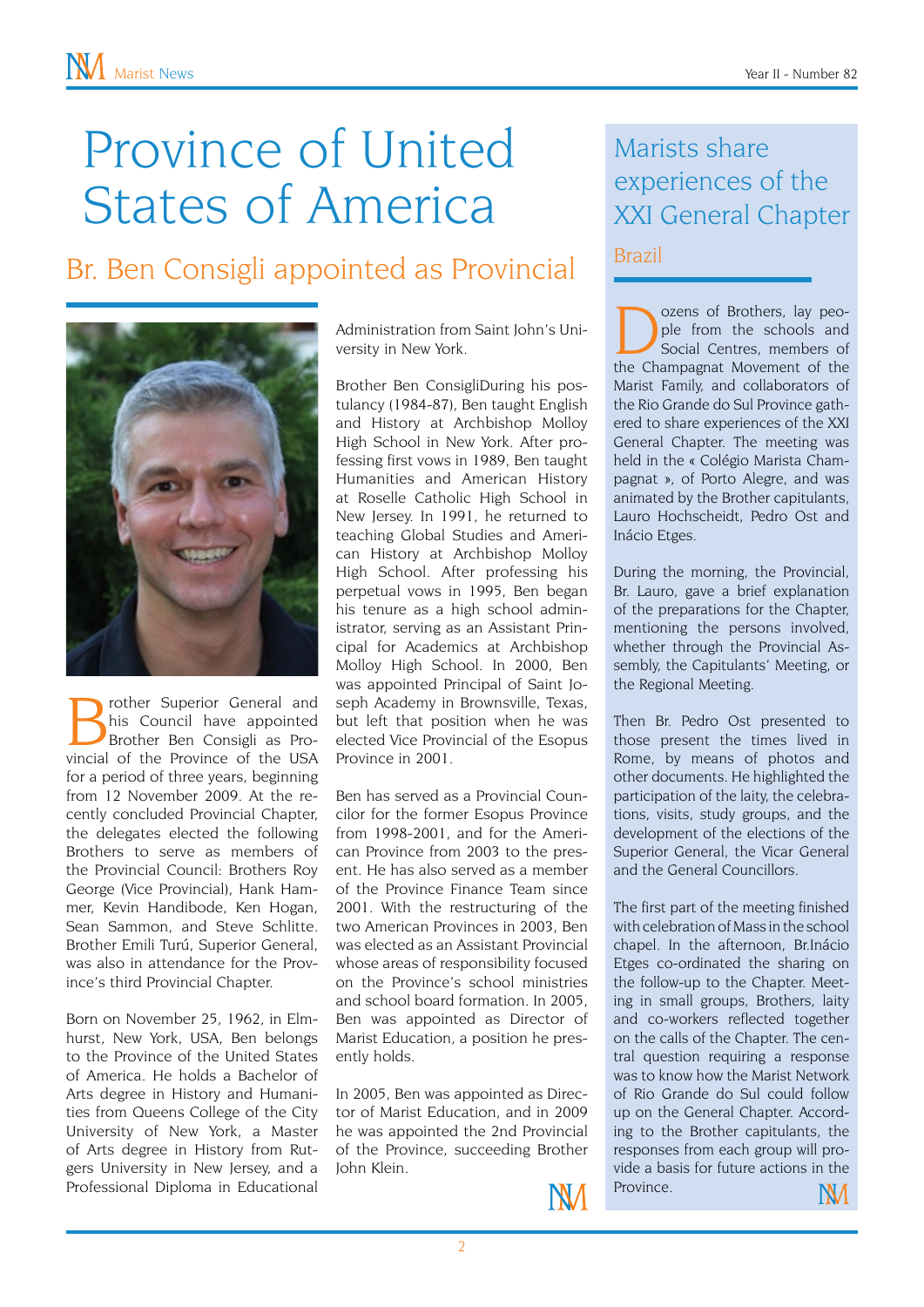# Marists and the Rights of Children

### Manifesto in defence of the Rights of Children

*Filis morning, at the beginning of our*<br>
XXI General Chapter, I invite you<br> *to make your own the eyes of poor*<br> *Children.* These words were pronounced *his morning, at the beginning of our XXI General Chapter, I invite you to make your own the eyes of poor*  in the Chapter hall by Brother Sean Sammon, at the time still Superior General. It was a message for all the Marists in the world, Brothers and lay people. Today, 20 November 2009, celebrating the Convention of Children's Rights, we are called, in a very special way, to see the world through a poor child's eyes and discover, through his/her gaze, the grandeur of life, the goodness, the love, the dreams of growing and journeying, of living a happy childhood.

But the eyes of children, particularly of the poor, are also witnesses of egoism and evil, of abuse and exploitation, of the violation of people's rights and, and more concretely, of children's rights. For this reason, the Marists of Catalonia, children and young people, on the commemoration of the 20th anniversary of the Convention on Children's Rights, want to display their concrete commitment to work for justice and the defence of the Rights of Children.

Brother Emili Turú, new Superior General, in his closing address of the XXI General Chapter, expressed his desire for the Marists to "become experts in the defence of the rights of children and young people. God grant that in eight years, when we look back, we will be able to say that the Institute has taken very significant steps in this direction". This is the challenge we want to take up.

Today in an institutional act, some children are going to read a manifesto, fruit of the reflection and commitment of students and teachers in the



schools and social works. The voices of Marist children unite with the voices of the children and young people of the world. So we offer the manifesto so that Marists may show their willingness to unite with us in the wish to build a more just and human world for children.

#### **MANIFESTO IN DEFENCE OF THE RIGHTS OF CHILDREN**

"On 20th November 1989, the General Assembly of the United Nations approved the Convention on the Rights of the Child. To mark the twentieth anniversary of this Convention, the children and young people of the Marist Educational Works of Catalonia have worked on the rights and obligations of children. We have done this in our educational centres, with our companions of class, with the teachers and educators. And now, in each place, there will be a special celebration and

a remembrance, because, twenty years on, although much has been done, there are still millions of children who are unable to fully enjoy their rights, and are even exposed to new violations of those rights.

In representation of our companions, we have come together not only to celebrate the anniversary of the Convention, but also to raise our voices, because every child in the world has a voice, a face, a name, so that all can live and grow with dignity.

Although all children have the same rights, we are conscious that many throughout the world are vulnerable and that governments and society do not have the powers necessary to change this situation.

It is good fortune to have a family that loves us, to receive an education, to be surrounded by people we can trust